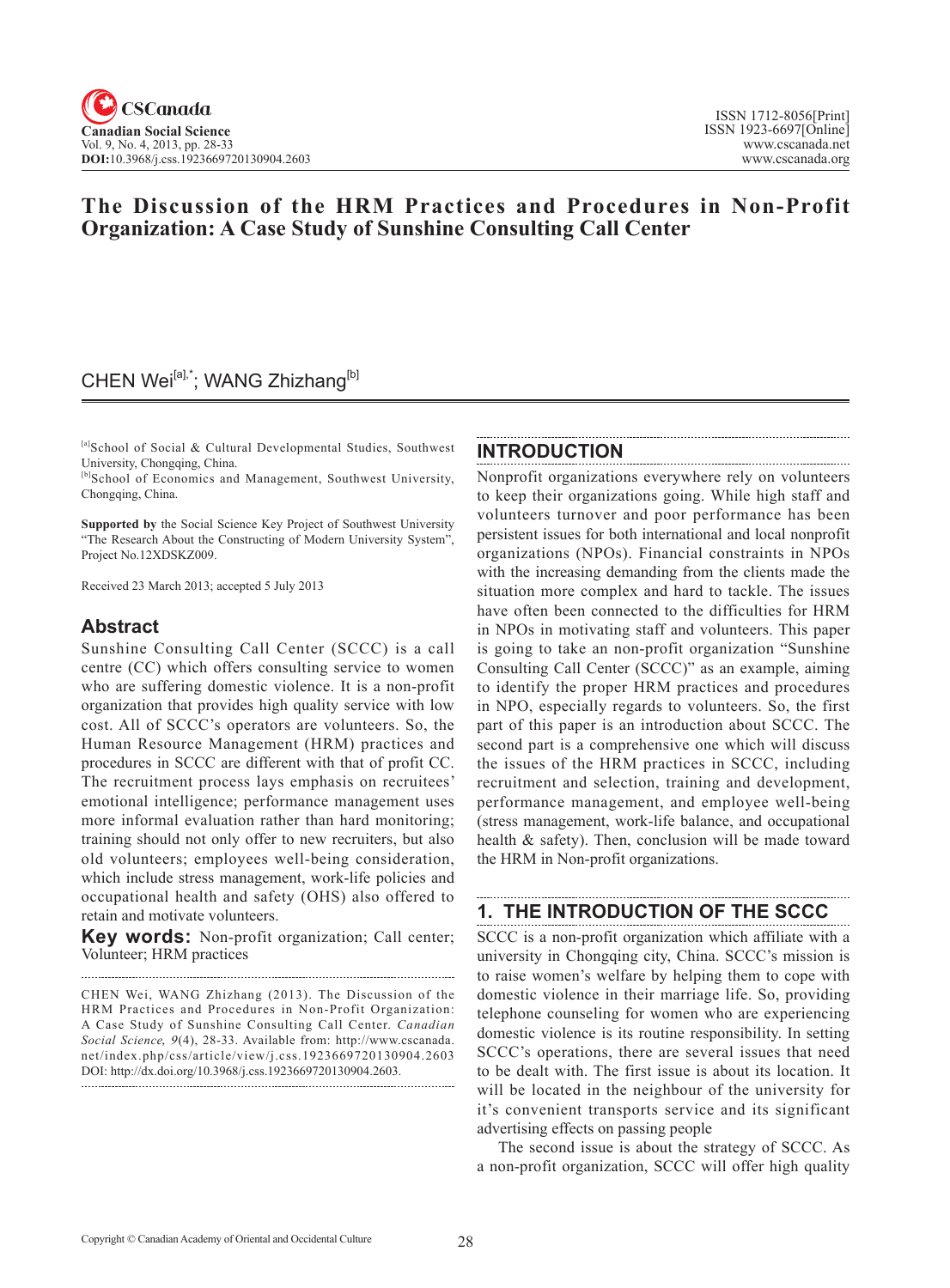service with low cost. The low cost strategy is due to the characteristics of SCCC's workers which will be dominated by volunteers. And the high quality will be guaranteed by SCCC's HRM practices for volunteers, such as recruitment and selection, training, performance management and their well-being. In order to attract, retain and motivate volunteers, SCCC will apply 'soft' HR approach which not only aware of employees' needs and foster their commitment (Roan et al, 2001), but also treat employees as "a key strategic resource and act as the company's ambassador" (Frenkel et al, 1998, p. 958). Furthermore, 'soft' HR approach can be valuable to volunteers because it consists of HR practices which incorporate motivation and reward systems, training and development, and also career development programs (Armistead et al, 2002).

The third issue is about the employees' formulation and job arrangement. SCCC will employ both paid workers and volunteers. All of them will be selected by using several approaches which are discussed later in this paper. There will be 80 volunteers as call operators totally, 4 permanent full time workers (managers of HR, finance, IT, and the Head of SCCC call center), and 2 part-time permanent workers (expert consultants). 80 volunteers will be divided into 16 groups and each group has one leader who may be played by a senior volunteer with more experience and knowledge. In regard to the working hours, SCCC operates for 6 days in a week, with 3 shifts in a day (9:00am-12.30 mid-day, 13.30pm-17:00pm, and 18:00pm-12pm). The rationale for having these particular timetables is based on the assumption that there will be more women to call during those periods and the volunteers' demands for flexible time. However, SCCC will conduct a research to gather reliable data on this issue. So, these work time tables are still subject to change in the future. The following paper is the discussion of HRM practices and procedures in SCCC mainly focusing on recruitment and selection, training, performance management and employees well-being.

## **2. RECRUITMENT AND SELECTION**

As for the mission of energizing women's welfare who is suffering domestic violence, recruiting suitable and highquality volunteers and retaining them in SCCC play a significant role in ensuring the success of the operation.

First, in addition to advertisement, the recruiters pay attention to referrals or personal contact by friends or individuals already involved in the organization. This is because referrals tend to have long-term effects on employee attachment to the organization and on performance (Castilla, 2005). Particularly for this nonprofit organization, good relationship is obviously conducive for attracting and keeping employees (Volunteer Management, 2000; European Volunteer Center, 2012). Referrals may give more realistic expectations to potential

recruitees, and the social support and interactions that occur between referral and referrer can enhance an employee's productivity and attachment to the firm (Bussell & Forbes, 2002; European Volunteer Center, 2012).

Additionally, the recruiters focus on understanding the reasons why volunteers come and what they want to get from here. Volunteers are an extremely diverse group, active in a wide variety of contexts (Bussel & Forbes, 2002). So, they have different reasons to come to SCCC. For example, volunteers might hope to get the pleasure by helping women dealing with their problems (Finney, 1997). They might want to enrich their experiences to better develop their future career, particularly for university students (Bussell & Forbes, 2002). Based on this understanding, the recruiter can provide volunteers with information about the size and nature of the task ahead of volunteers' decision of committing their time and energy to the organization (Auld & Cuskelly, 2000).

Moreover, HR person highlights the corporate culture in recruiting process and selecting individuals who fit with this culture. SCCC is a non-profit organization and directed towards the promotion of women's well-being. Thus, the HR practitioner tries to let volunteers know clearly about the culture of the organization in order to instill a corporate spirit into the heart of volunteers (Schweitzer, 2001). In doing so, it would become the thing that people do and grows naturally (Finney, 1997). Likewise, the recruiters emphasize the benefits for volunteers rather than the needs of the organization because volunteers would feel valued by the organization rather than as though they are being recruited to fill a position that no one else wanted (Auld & Cuskelly, 2000). For this reason, SCCC provides detailed organizational policies, goals, vision, values and culture to the volunteers who are applying as operators. All these attempt to offer volunteers better understanding about the SCCC and enhance their willing to stay in the workplace.

As for the criteria of recruitment, the focus is emotional intelligence rather than diploma or degree of bachelors or masters (Druskat & Wolff, 2001). Firstly, the potential employees are required to have good listening skills presenting voice-to-voice services which are attentive, perceptive, and responsive to build up customers' satisfaction and trust (Ruyter & Wetzels, 2000). Secondly, SCCC uses the criteria which Higgs (2004) proposed for selecting staff in terms of self-awareness, emotional resilience, motivation, inter-personal sensitivity, influence, intuitiveness, and conscientiousness and integrity. These criteria indicate that candidates should be aware of customer's feelings and be able to manage them. Also, they know how to maintain their performance when under pressure. They have the drive and energy to attain challenging goals or targets, and show sensitivity and empathy towards callers. In addition, candidates need to have the ability to influence and persuade people to accept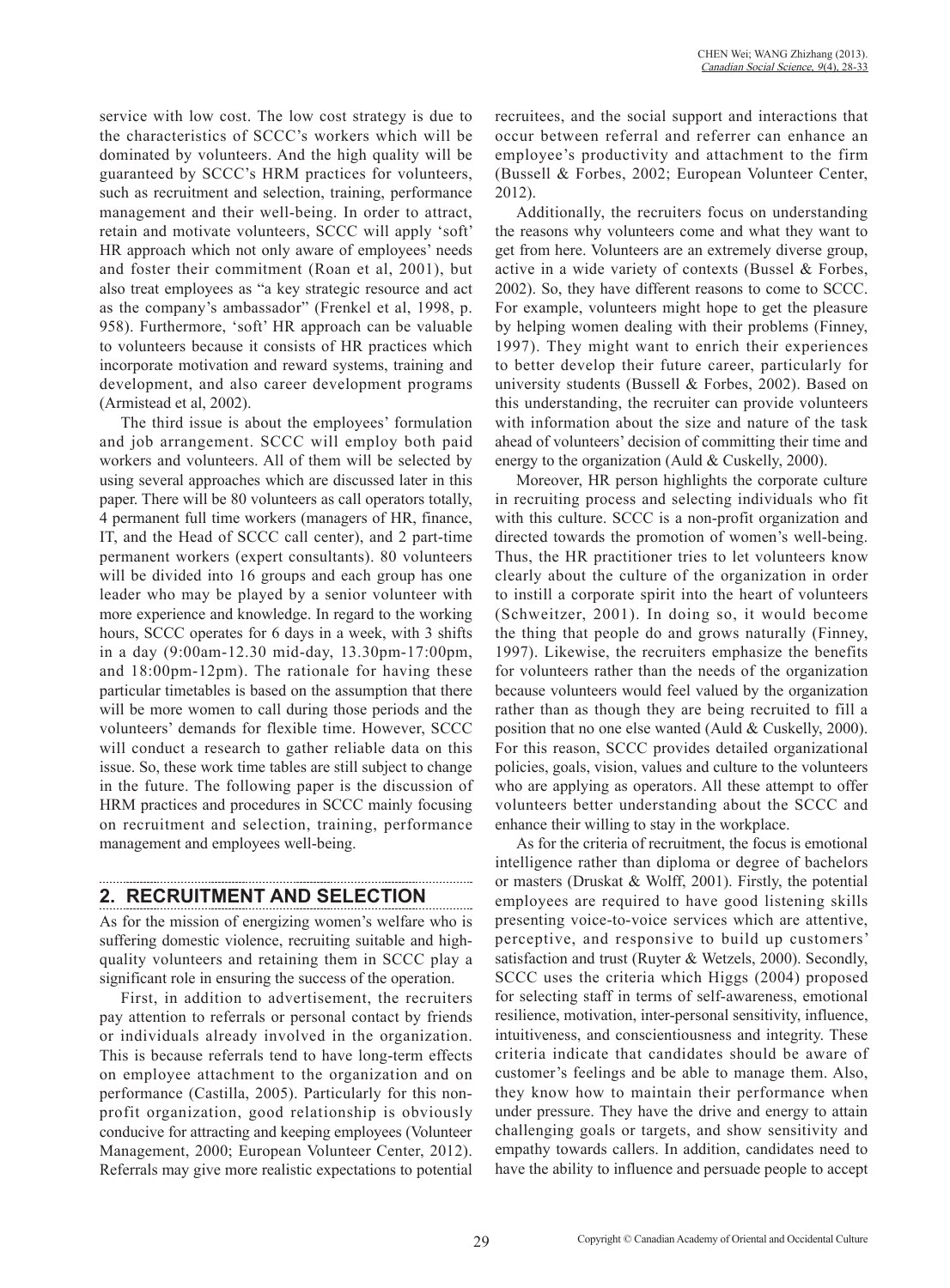their views or proposals and are able to make decisions by intuition when appropriate. More importantly, the potential employees should be consistent in their words and actions, and behave according to prevailing ethical standards (Higgs, 2004, p.444). To integrate these elements in recruit process, SCCC aims to select the right staff for the organization.

With respect to the methods of recruitment, advertising is the first step. Followed with that, is face to face interview with related questions and interaction. The selection combines the integrated evaluation of the resume of volunteers, the information from referrals and the notes of interviews, and finally selecting those who fit the culture of the organization and have greater enthusiasm in helping women. With these approaches, SCCC can find right people in the workplace and finish the first step of attracting and potentially keeping volunteers in the organization (Van den Broek, 2003).

# **3. TRAINING AND DEVELOPMENT**

Training is about teaching specific job skills whereas development prepares volunteers for future roles or responsibilities and satisfies individual needs for personal growth (Auld & Cuskelly, 2000). The training and development in SCCC is not only offered to new recruits, but also the individuals who have been with SCCC for some time. Old employees need to update their knowledge in dealing with changeable situation and managers need to gain more managerial skills in dealing with new employees. Training and development processes need to be adapted to suit the needs and educational background of individual volunteers as well as an organization's needs and level of resources (Auld & Cuskelly, 2000). SCCC's training program is introduced in this section.

As SCCC's clients are women who may have emotional problems, such as depression, nervousness and anxiety, operators should be trained with skills in dealing with those negative emotions. So, the trainers can be psychological professionals, expertise in domestic violence, social workers or experienced operators. The training presentation could use several different techniques, including a PowerPoint presentation, copies of handouts, a video, and role-playing exercises (Matthews et al, 2005). It is believed that by using several methodologies, trainers would be able to engage participants with varied learning styles.

The first step in the training program is the New Volunteer Course, a course of 8 three-hours meetings conducted at the University SCCC affiliated with, which will last 8 weeks. The course will begin with introducing the SCCC, such as its mission, operational process, and workforce formulation. The syllabus includes topics related to the women who are experiencing domestic violence, such as psychological, physiological, neurological and sociological issues, and other topics related to the family and individual well-being. Also, the laws and regulations about women's welfare and right all should be included in the course. About halfway through the New Volunteer Course, trainees will forms groups in which they old operators will come and share experiences with them. Trainees' communicating and listening capabilities will be developed with the help of trainers and experienced volunteers in this stage. At the last stage of New Volunteer Course, simulation and role play should be largely adopted in order to help new volunteers to be familiar with the work and deal with difficult call. After the graduation, the feedbacks need to be provided to help them make more progress. It is clear that training new volunteers on a regular basis is very important for maintaining a high level of professionalism, and improving the quality of service (Vitner et al, 2005).

Also, training is necessary for old workers. Continued training might improve a volunteer's self-efficacy and increase the volunteer's sustainability (Hellman & House, 2006). However, the training of old employees should be different with new volunteers (Auld & Cuskelly, 2006; SHRM, 2011). In SCCC, old volunteers training should emphasize their personal development. Monthly/Weekly meeting is positively related to their overall satisfaction, affective commitment, and intent to remain (Hellman & House, 2006), since they have opportunities to share experiences and learn from others. The discussions among group members and between different groups also serve the purpose of life-enrichment. Error management training should be offered to help them avoid error as well as learn from error (Keith & Frese, 2005). Mentoring program can not only help new volunteers but also give old volunteers the sense of self-actualization.

Managers should be trained to equip with the general management skills, the crisis management, awareness of volunteers' needs, and the skills of retaining volunteers. HR management also should pay attention on the cultivation of new leaders, since their enhancement can lead to the whole progress of SCCC's service.

# **4. PERFORMANCE MANAGEMENT**

Performance management is a set of deliberate policies and practices designed to maintain or improve the performance of individual staff. (Performance management, 2001). Due to the characteristics of volunteers and the nature of this organization, the implementation of performance management is assumed as follows:

Firstly, before the publishing of the criteria of performance appraisal, managers should communicate the expectation of appraisal with employees effectively during the orientation periods (Noble, et al. 2003). By providing a clearly defined set of measurable expectations, the employees can have a clear idea of what the expected level of performance is, and then they can work toward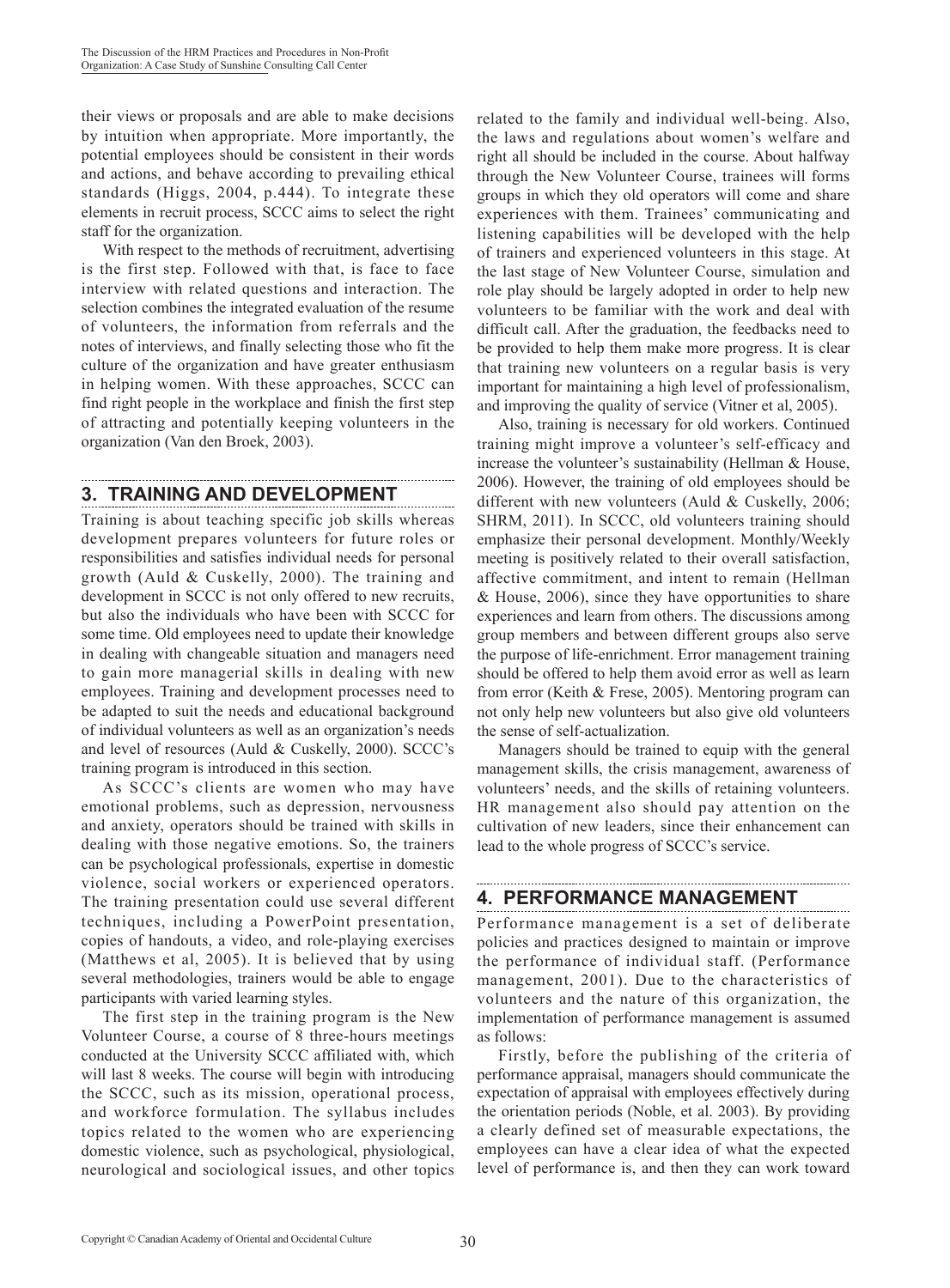the expectations. Furthermore, HR managers should align the expectations of employees with that of the center's which can ensure the achievement of the overall goals (Butler, 2004).

Secondly, the criteria of performance appraisal should be designed according to the goal of the SCCC and the nature of this call cendre. Hutchinson et al. (2000) point out that there are differences between two kinds of call cendre works. One is 'essentially transactional, short and highly repetitive' and another is 'quality' and 'empathy' emphasized and is more 'relational'. SCCC, a non-profit CC, belongs to the second one. Therefore, the criteria should emphasize on the quality instead of the quantity of calls. Also, it is important to create a methodology for evaluations that is based on the employee demographics and company culture (Butler, 2004). In terms of the composition of employees, all operators are volunteers. Also, the culture of SCCC is friendly, supportive and caring. So, soft HR performance appraisal practices should be applied in SCCC, which include formal and informal evaluation. Volunteers get the part of the evaluation from his/her coordinator, the team members and the team leaders belong to informal evaluation. As to the formal process, some common elements in an employee performance evaluation include:

Customer service skills/communication—ability to listen effectively and properly respond to service enquiries. Batt (2000) (as cited in Taylor et al, 2002) has argued that the 'customer-worker interface is a significant factor in defining the organization of work and human resource practices'.

Interpersonal skills—value others' contribution and are open to constructive feedback.

Attendance—timely and reliable (Taylor et al, 1998).

Thirdly, monitoring system should be developed to ensure the high quality services and good performance of volunteers (Performance management, 2001). However, considering the nature of volunteers and the culture of this organization, the monitoring system will not interfere with the private work or the break time of employees. Therefore, this system is just installed on the phone instead of in the working environment.

After formulating the performance appraisal, HR managers should consider some programs to improve employees' motivation and performance. Debriefing, can be implemented, which enhances the communication between the team leaders and employers. Through regular meetings, team leaders can figure out the problems and find the solutions as soon as possible.

Lastly, motivation is also critical in improving employees' performance. Although motivation is usually directed toward organizational goals, it is also important that volunteers feel that they are achieving their personal goals at the same time (Auld & Cuskelly, 2000). There are two types of rewards that influence motivation: extrinsic rewards that come from external sources (e.g.

verbal praise, a certificate); intrinsic rewards that come from within the person (e.g. feelings of competency and personal development) (Auld & Cuskelly, 2000). For the volunteers of SCCC, a certification authorized by government or their name are advertising in the newspaper are good motivator. Managers should emphasize the meaning of this job, and connect this work experience with the career development for them in the future. Also, the verbal praise and some monetary rewards are necessary for the volunteers who perform well in their positions.

### **5. EMPLOYEES' WELL-BEING**

There are three major issues which should be addressed by HRM in managing the employees' well-being in SCCC. They are: employees' stress management, work & life balance, and occupational health and safety (OHS).

#### **5.1 Stress Management**

Many researches have reported that stress has significant effects on employees' attitudes, performance and productivity (Chang et al, 2003). In SCCC, managing employees' stress is critical because it deals with women's negative emotion, such as depression, nervousness and worries. As for the nature of SCCC, many strategies which could be used to reduce stress in profitable CC, such as being not really friendly, monotone voice, not laughing at clients' jokes (Taylor & Bain, 1999) and switching off the phone (Noon & Blyton, 2003), can not be used in SCCC . In contrast, operators could not control the length of the calls they are receiving, since the SCCC offers services which based on counseling and have a goal to help the callers by calming them down and giving some recommendations for them to deal with their personal problems. As supportive management can create a stressfree work environment which will increase workers' performance and productivity (Chang et al, 2003; Grant, 1999), HRM should take on the responsibility of helping workers to reduce their stress. Besides training which has been discussed in the above, there are three ways for reducing stress can be used by HR managers in SCCC.

Conducting simulation is a stress reducing method by giving operators the chance to face true environment and take stock of the results (Dawson, 2006). In other words, operators will learn much of how to deal with different kind of callers with a wide range of problems by having simulations. Furthermore, they will be familiar with methods that should be used to deal with callers and their problems. In planning and setting up the simulation, SCCC's HR division can work together with psychologists and experienced workers from crisis centers to gain comprehensive approaches and understanding.

The second way is arranging team work among the operators. By allocating operators into teams, there will be opportunities for operators to learn from each other. This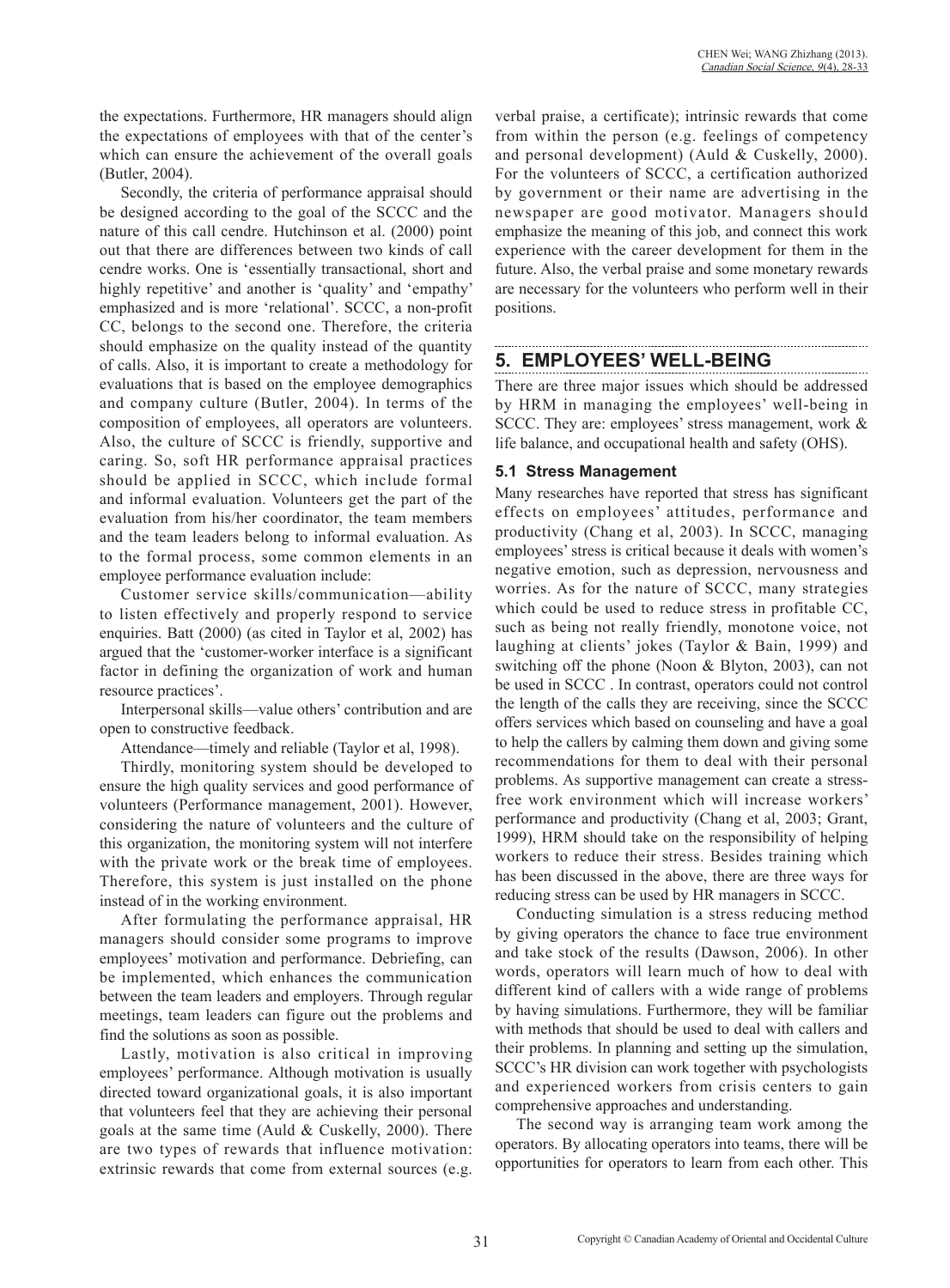is especially important for newly joined operators since they are most likely lack of experience. Furthermore, the job rotation among team (Holman, 2002; Mulholland, 2002) and the support from team leader (Holman, 2002) are crucial in decreasing employees' stress in SCCC. Team work in SCCC will foster peer learning among the operators which will surely leads to the increased performance as well as reducing their stress level.

The third way is to create conductive work environment. Fleming (2005) argues organizations' productivity will be significantly increased by having relaxing working environments. To establish this environment, SCCC provides comfortable set of desk, chair, computer, and headset for each operator. SCCC will also set up a lounge with cozy and relaxing atmosphere. This lounge will have sofas, free coffees, computers with internet access. These facilities can be used by all the operators when they are off duty.

### **5.2 Work & Life Balance**

Researches have reported that work-life balance programs give many positive impacts toward productivity, including: reducing absenteeism and turnover (Lobel, 1999), reducing work-family stress (Felmlee, 1995), increasing work flexibility (Greenhaus & Parasuraman, 1999). De Cieri et al (2005) state that family friendly programs in Australia include "…flexible work hours, job sharing ... and employee assistance programs..." (p. 314).

Since SCCC's workers are dominated by volunteers, one of the best method that can be used as a work & life program is the flexible working hour (please refer to Appendix 1 for further details). This will give them freedom to manage their workload between volunteering for SCCC and family. Also, this will also reduce stress level. Eventually, this will lead to the increase of workers' motivation in doing their job.

### **5.3 Occupational Health and Safety (OHS)**

It is essential for SCCC to give attention for their workers' health and safety. The health of a company is "a direct reflection of the health of its employees" (*Raising healthy concerns*, 2005, p. 12). De Cieri et al. (2005, p. 109) define OHS as "the physical, physiological, and psychosocial conditions of an organization's workforce, related to aspects of work and the work content". Based on this definition, SCCC should firstly analyze the physical, physiological, and psychosocial conditions in its workplaces to identify the physical hazards, which are generally quite apparent (*Raising healthy concerns*, 2005), and mental hazards, which are intangible.

In SCCC, the most significant hazard maybe the mental hazards. "Traumatic and stressful incidents in workplace that intensely happened in the workplace and without proper counseling or provisions by the employers, may lead to signs of mental illnesses as the results" (*Stress liabilities increase*, 2000). Traumatic and stressful

incidents that become threats for SCCC's workers come from the callers. These may include lengthy conversations and unpleasant stories. Moreover, the conversations could also be monotonous and very repetitive. To anticipate this, SCCC should have counseling service for their operators. This service will be conducted by two professional psychologists who also can give some tips and tricks on how to deal with depressed callers. Furthermore, the psychologists could be also involved in making emotional management training for the workers as another option for anticipation.

# **CONCLUSION**

SCCC is a call center which has the mission of improving the welfare of women who are experiencing domestic violence and enhancing their well-beings. In order to offer high quality service to clients with low cost, most workers in SCCC are volunteers. SCCC treats volunteers as valuable and essential members. So, the soft HR approach SCCC adopts aims at recruiting, motivating and retaining them. Recruitment emphasizes their emotional intelligence rather than intellectual intelligence. Performance management system integrates formal and informal evaluation, such as the appraisal from peers and the phone monitor. Training and development aim not only to improve volunteers' consulting skills, but also enhance their personal growth. Finally, employees' well-being is fostered by setting and applying proper stress management, work-life balance and OHS policies in SCCC. In all, SCCC wants to enhance the welfare of women and make contribution to the community by getting the utilization and the satisfaction of the volunteers via designing well-developed HRM practices and procedures

## **REFERENCES**

- Armistead, C., Kiely, J., Hole, L., & Prescott, J. (2002). An exploration of managerial issues in call centres. *Managing Service Quality*, *12*(4), 246-256.
- Bussell, H., & Forbes, D. (2002). Understanding the volunteer markets: The what, where, who and why of volunteering. *International Journal of Nonprofit and Voluntary Sector Marketing*, *7*(3), 244-257.
- Butler, D. L. (2004). *Bottom-line call centre management: creating a culture of accountability and excellent customer service*. USA: Butterworth-Heinemann publications.
- Castilla, E. J. (2005). Social networks and employee performance in a call center. *The American Journal of Sociology*, *110*(5), 1243-1284.
- Chang, T. Z., Chen, S. J., & Polsa, P. (2003). Manufacturer channel management behavior and retailers' performance: An empirical investigation of automotive channel. *Supply Chain Management*, *8*(2), 132-139.